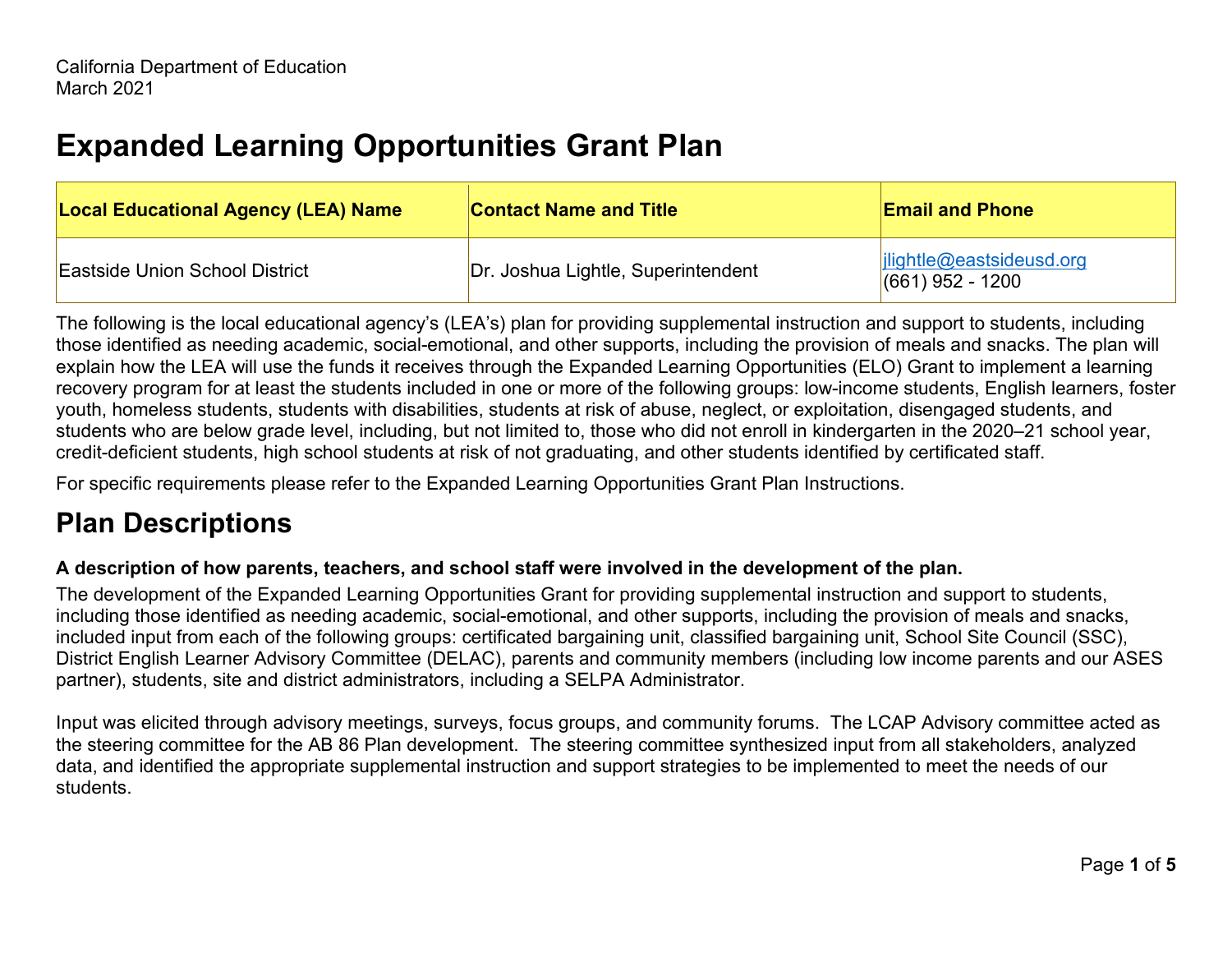Quantitative data from the CA DASHBOARD, including student achievement results, English learner progress, attendance rates, and suspension rates were analyzed using EUSD data analysis protocol. STAR 360 and Early Literacy benchmark assessment data was analyzed using the EUSD data analysis protocol. Panorama Education School Climate, Social Emotional Learning and Family School Relationships survey data was analyzed using the EUSD data analysis.

#### **A description of how students will be identified, and the needs of students will be assessed.**

Eastside Union School District identifies students in need of academic, social-emotional, and other integrated student supports, through a regular assessment and data analysis schedule. Academic and Social Emotional benchmarks are administered three times annually. To ensure that our learning recovery program identifies the students most in need of services we will review data and assessments that include, but are not limited to, the following:

- English Language Proficiency Assessments for California (ELPAC)
- Chronic Absenteeism and Attendance
- Social Emotional Learning (SEL) Screeners and Assessments
- McKinney Vento students
- Foster Youth
- Local benchmark assessments (reading and math)
- Meal participation rates

#### **A description of how parents and guardians of students will be informed of the opportunities for supplemental instruction and support.**

Ongoing communication with families is a priority for Eastside Union School District, and all communication is always translated to Spanish in both written and audio messages. When a language other than English is needed, we work with an outside organization to hire an interpreter. When students are identified as needing expanded learning opportunities through the comprehensive data analysis process, classroom teachers will contact parents or guardians to inform parents of the opportunities for supplemental instruction and support. Principals will utilize social media, website, and the mass communication platform (Parent Square) to advertise the available supplemental learning opportunities and send targeted invitations/registration forms to families. Principal and school staff will follow-up to ensure that students take advantage of the supplemental learning opportunities designed to meet their needs.

#### **A description of the LEA's plan to provide supplemental instruction and support.**

EUSD, in partnership with our ASES provider, our school counseling program, and our district social worker, will provide a tiered framework that bases universal, targeted, and intensive supports on students' needs for academic, social-emotional, and other integrated student supports. The support will include expanded learning (Summer Program 2021, Winter Program 2021, Spring Program 2022, Summer Program 2022), as well as, learning hubs at each school library (30 Saturdays each year), Meals on Wheels to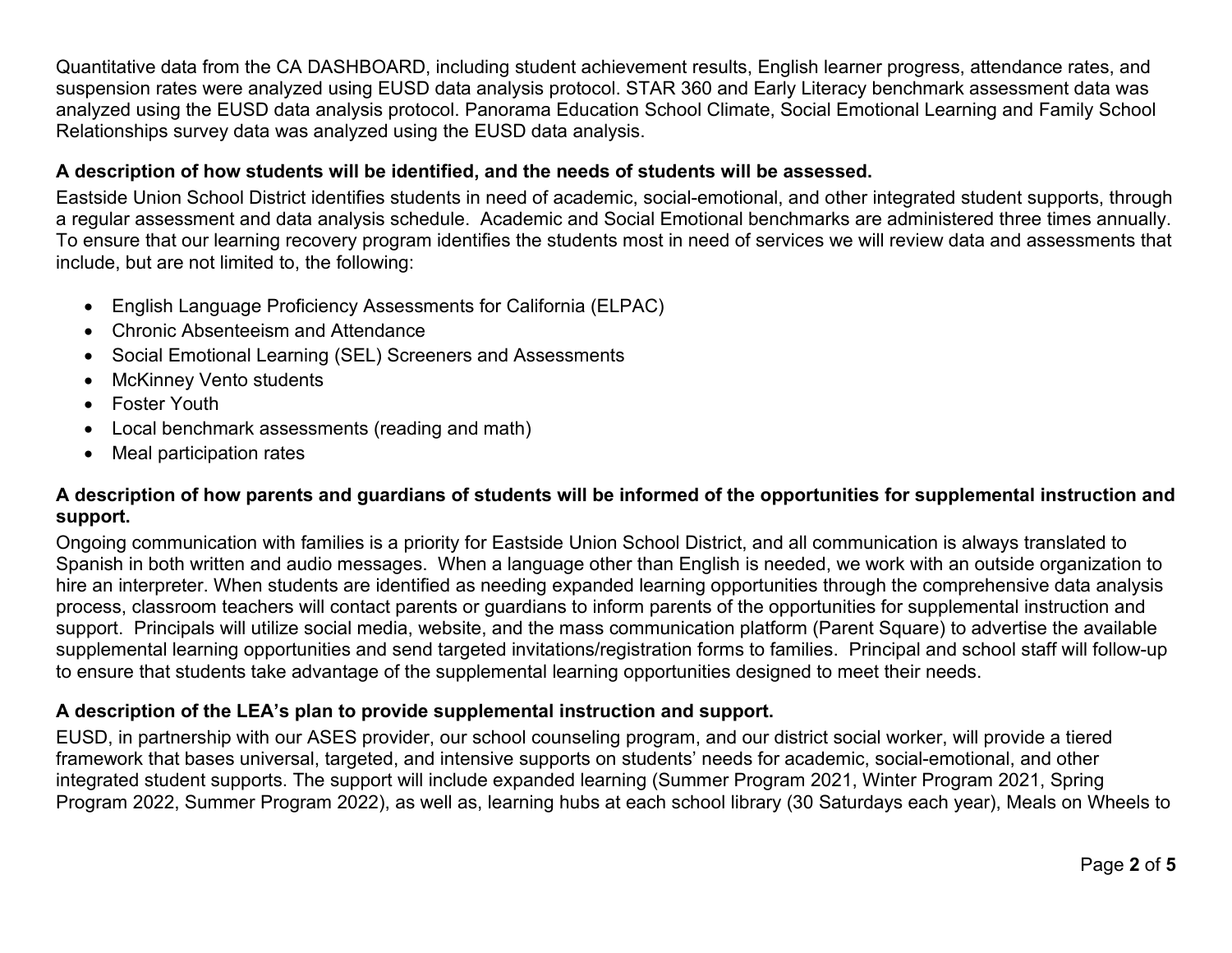ensure food service to our low-income families living in the remote areas of our district boundaries, intensive training in Restorative Practices for teachers and school staff, and the addition of a diagnostic and virtual learning platform (iReady).

The in-person extended learning programs will include academic support provided by EUSD teachers, Social Emotional Support provided by EUSD counselors, and engaging learning and enrichment activities provided by our ASES partner. The EUSD social worker and school principals, will identify students with Tier III needs (both academic or social emotional) and a Student Study Team at each site will develop a support plan for identified students.

Students with disabilities will be included in all actions throughout the Expanded Learning Opportunities Grant Plan and all services will be delivered in accordance with the Individual Educational Plan (IEP).

### **Expenditure Plan**

The following table provides the LEA's expenditure plan for how it will use ELO Grant funds to support the supplemental instruction and support strategies being implemented by the LEA.

| <b>Supplemental Instruction and Support Strategies</b>                                                                     | <b>Planned Expenditures</b> | <b>Actual Expenditures</b>                             |
|----------------------------------------------------------------------------------------------------------------------------|-----------------------------|--------------------------------------------------------|
| Extending instructional learning time:                                                                                     | \$1,701,127                 | Actual expenditures will be<br>provided when available |
| In-Person Learning Programs for Summer 2021, Winter 2021, Spring<br>2022, Summer 2022                                      |                             |                                                        |
| Certificated additional hourly                                                                                             |                             |                                                        |
| Classified additional hourly<br>Materials and supplies<br>$\bullet$                                                        |                             |                                                        |
| <b>RISE</b> partnership<br>$\bullet$                                                                                       |                             |                                                        |
| <b>Distance Learning Asynchronous Program for Summer 2021</b>                                                              |                             |                                                        |
| Certificated additional hourly                                                                                             |                             |                                                        |
| Materials and supplies<br>$\bullet$                                                                                        |                             |                                                        |
| Accelerating progress to close learning gaps through the implementation,<br>expansion, or enhancement of learning supports | \$0.00                      | Actual expenditures will be<br>provided when available |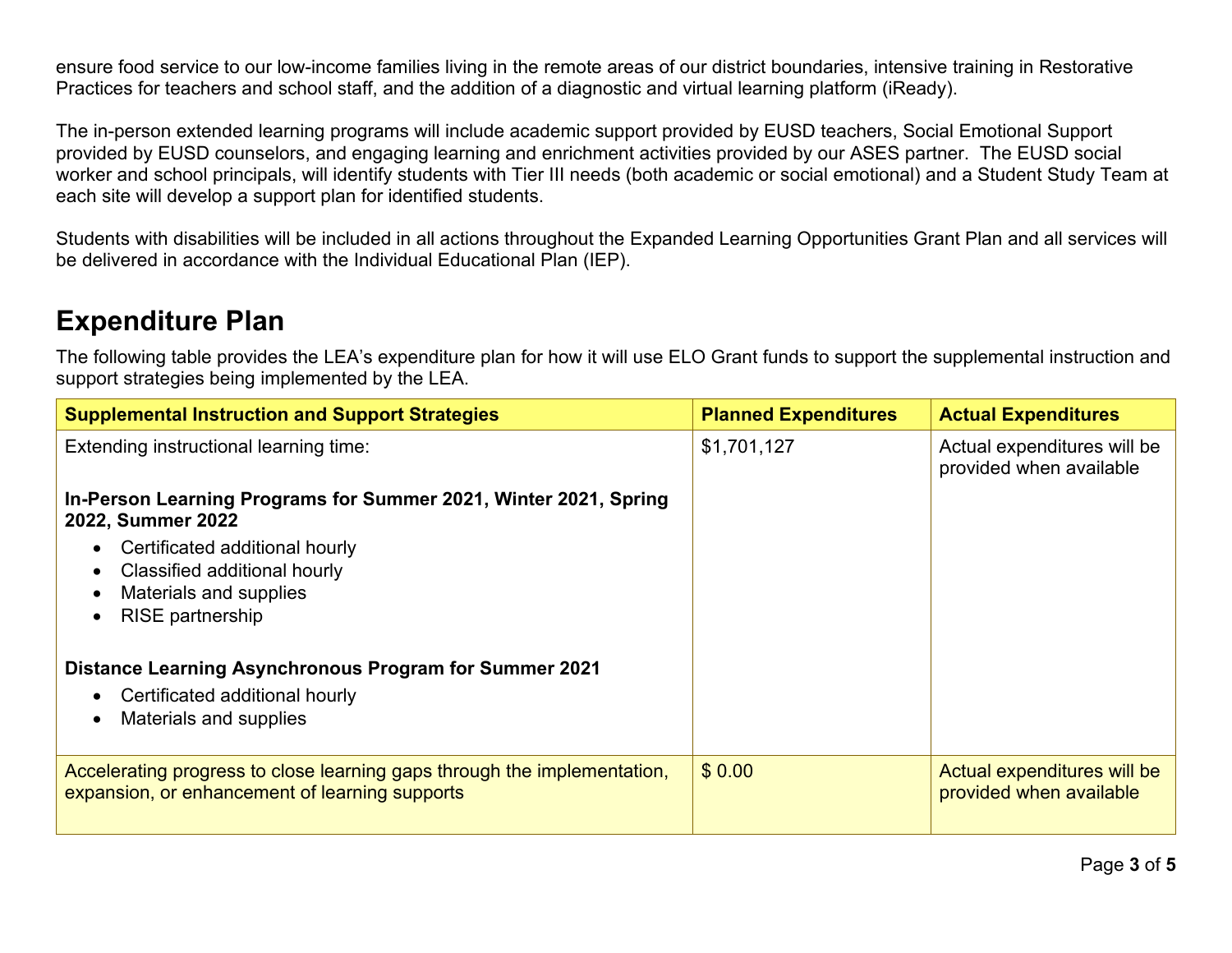| <b>Supplemental Instruction and Support Strategies</b>                                                                                        | <b>Planned Expenditures</b> | <b>Actual Expenditures</b>                             |
|-----------------------------------------------------------------------------------------------------------------------------------------------|-----------------------------|--------------------------------------------------------|
| Integrated student supports to address other barriers to learning                                                                             | \$372,080                   | Actual expenditures will be<br>provided when available |
| <b>Meals on Wheels</b>                                                                                                                        |                             |                                                        |
| Classified additional hourly<br>Transportation                                                                                                |                             |                                                        |
| Community learning hubs that provide students with access to technology,<br>high-speed internet, and other academic supports                  | \$100,000                   | Actual expenditures will be<br>provided when available |
| <b>Extended Hours for School Libraries:</b>                                                                                                   |                             |                                                        |
| • Classified additional hourly                                                                                                                |                             |                                                        |
| Supports for credit deficient students to complete graduation or grade<br>promotion requirements and to increase or improve students' college | \$0.00                      | Actual expenditures will be<br>provided when available |
| eligibility                                                                                                                                   |                             |                                                        |
| Additional academic services for students:                                                                                                    | \$200,000                   | Actual expenditures will be<br>provided when available |
| <b>Diagnostic Assessment System and Instructional Learning Platform</b><br>• iReady                                                           |                             |                                                        |
| Training for school staff on strategies to engage students and families in<br>addressing students' social-emotional health and academic needs | \$240,500                   | Actual expenditures will be<br>provided when available |
| <b>Professional Development</b>                                                                                                               |                             |                                                        |
| <b>Restorative Practices (IIRP)</b>                                                                                                           |                             |                                                        |
| <b>Total Funds to implement the Strategies</b>                                                                                                | \$2,613,707                 | Actual expenditures will be<br>provided when available |